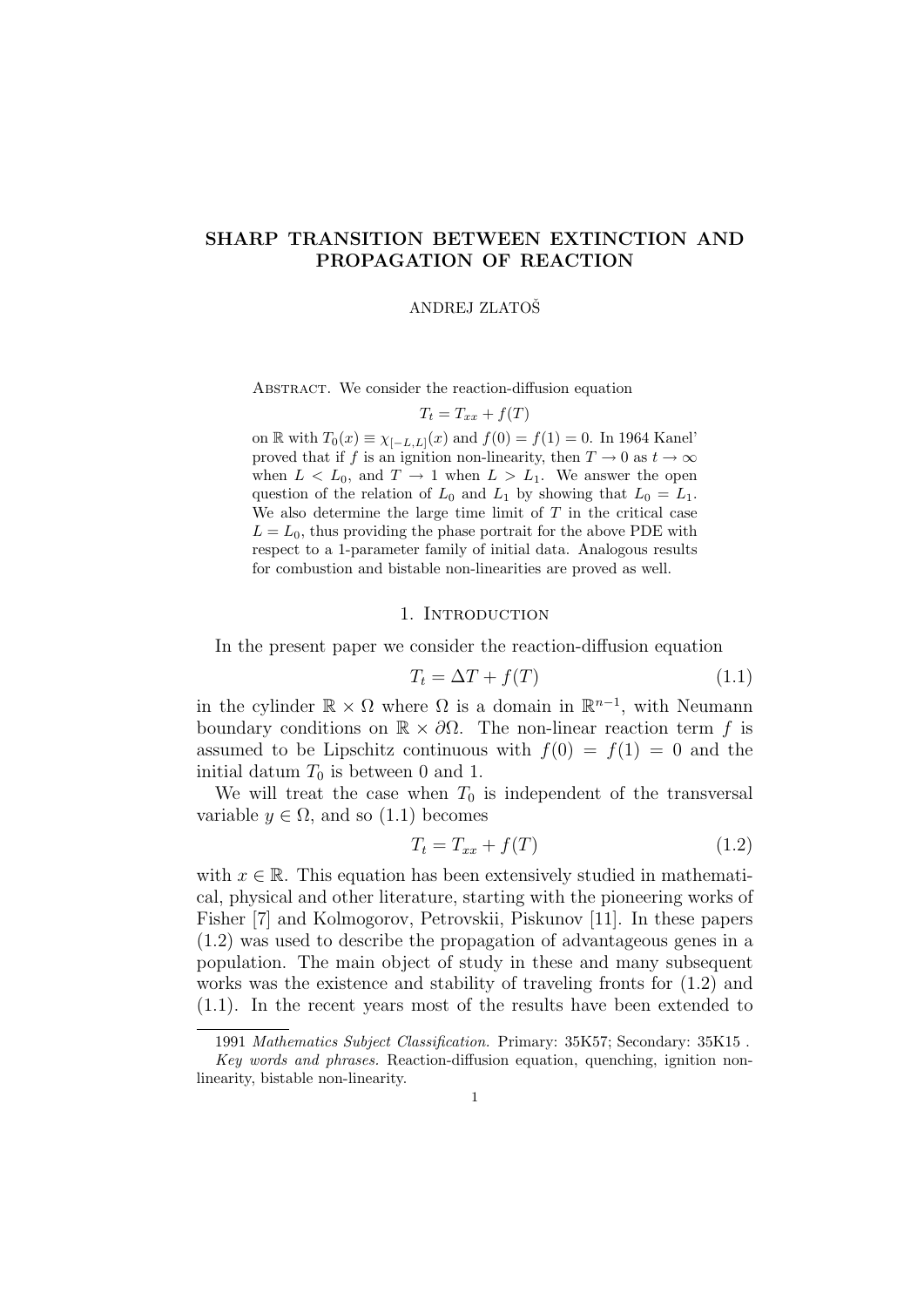include an advection term  $u \cdot \nabla T$  in (1.1), and we refer to the reviews [2, 16] for an extensive bibliography.

The above equations are used to model not only population genetics phenomena. When  $f(\theta) > 0$  for  $\theta \in (0, 1)$ , then f is a combustion nonlinearity and  $(1.1)/(1.2)$  model an exotermic chemical reaction in an infinite tube with a zero heat-loss boundary, in particular, flame propagation in a premixed combustible gas without advection (see Zel'dovich and Frank-Kamenetskii [17]). In this setting  $T$  is the normalized temperature taking values in  $[0, 1]$ . We note that  $(1.1)$  is usually obtained from a system involving both the temperature and the concentration of the reactants after the simplifying assumption of equal thermal and material diffusivities.

A special case of positive f, used particularly in chemical and biological literature, is the KPP type with  $f''(\theta) \leq c < 0$  [11]. In combustion models the non-linearity is often considered to be of Arrhenius type with slow reaction rates at low temperatures, modeled by  $f(\theta) = e^{-A/\theta}(1-\theta)$ . This case is often approximated by an *ignition* non-linearity f satisfying  $f(\theta) = 0$  for  $\theta \in [0, \theta_0]$  and  $f(\theta) > 0$  for  $\theta \in (\theta_0, 1)$ , with  $\theta_0 \in (0, 1)$  the *ignition temperature*.

The last prominent case is the *bistable non-linearity* with  $f(\theta) < 0$ for  $\theta \in (0, \theta_0)$  and  $f(\theta) > 0$  for  $\theta \in (\theta_0, 1)$ , where one usually assumes  $\int_0^1 f(\theta) d\theta > 0$ . This has been used to model signal propagation along bistable transmission lines, in particular, nerve pulse propagation [12]. In biological context it is also called heterozygote inferior (see Aronson and Weinberger [1]).

In this paper we will consider all the above types. Our interest here will not be in the question of traveling fronts, but in *extinction* of reaction — quenching of flames. We will therefore assume the initial datum  $T_0(x)$  for (1.2) to be compactly supported, and will want to know when

$$
||T(t, \cdot)||_{\infty} \to 0 \text{ as } t \to \infty.
$$
 (1.3)

For the sake of simplicity we will restrict ourselves to the case of  $T_0$ being the characteristic function of an interval,

$$
T_0(x) \equiv \chi_{[-L,L]}(x),\tag{1.4}
$$

and study how long-time behavior of T depends on L. The methods in this paper allow one to treat some other increasing 1-parameter families of initial conditions, too.

Thus, we will study the competition of reaction and diffusion. The former helps increasing the temperature, whereas the latter (together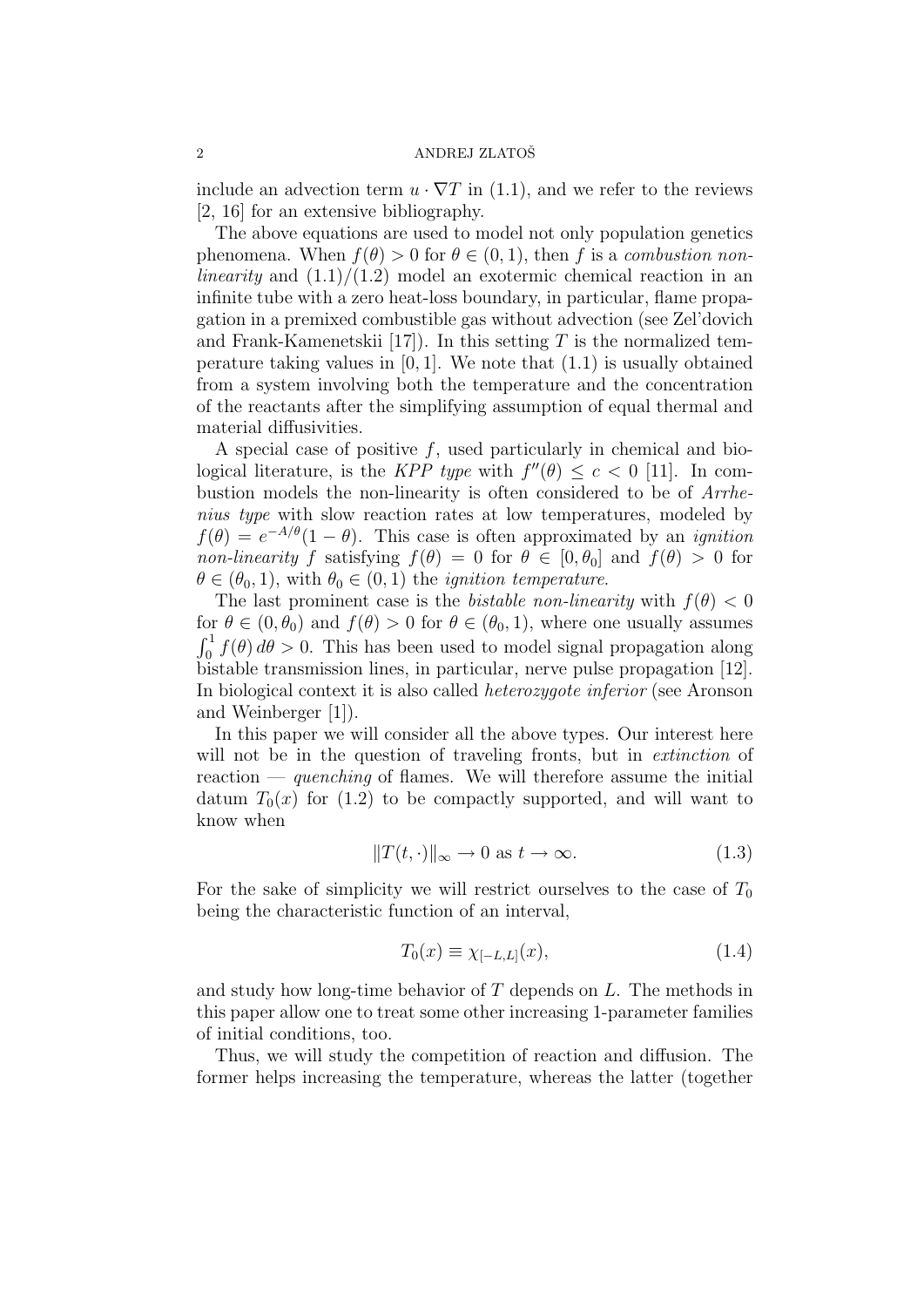with the compactness of the support of the initial datum) works towards the extinction of the flame. This question was originally addressed forty years ago by Kanel' [9] who considered the case of ignition non-linearity and proved that if the initial datum is large enough, then reaction wins, whereas if it is small then diffusion manages to quench the flame. More precisely, when T solves  $(1.2)$ ,  $(1.4)$  and f is of ignition type, Kanel' proved that there are two length scales  $L_0$ ,  $L_1$  such that

$$
T(t, x) \to 0 \text{ as } t \to \infty \text{ uniformly in } x \in \mathbb{R} \text{ if } L < L_0,
$$
\n
$$
T(t, x) \to 1 \text{ as } t \to \infty \text{ uniformly on compacts if } L > L_1.
$$

This has been extended to the case of bistable f by Aronson-Weinberger [1]. Both results also hold when (1.4) is replaced by

$$
T_0(x) \equiv \alpha \chi_{[-L,L]}(x). \tag{1.5}
$$

for any  $\alpha > \theta_0$ , with  $L_0$  and  $L_1$  depending on  $\alpha$  (in the ignition case this follows from [9], in the bistable case it was proved by Fife and McLeod [6]). A natural question arises: does  $L_0$  equal  $L_1$ ? If this is true and if one could determine the behavior of T as  $t \to \infty$  when  $L = L_0$ , then one would be able to provide the complete "phase portrait" for the PDE  $(1.2)$  with respect to a 1-parameter family of initial conditions.

Since these early works, particularly in the recent years, several authors have studied quenching for (1.1). The above results have been extended to the case when (1.1) includes an advection term  $u \cdot \nabla T$ , with  $u$  a shear or periodic flow (see [13, 15]), even for certain combustion non-linearities [18]. Quenching of large initial data by large amplitude shear and cellular flows has been studied in [4, 5, 10, 18]. However, the question whether  $L_0 = L_1$  remained open even in the simplest case of (1.2). The following two results provide the answer, including the treatment of the critical case  $L = L_0$ .

The first of them holds for ignition and combustion non-linearities.

**Theorem 1.** Let  $\theta_0 \in [0,1]$  and  $f : [0,1] \rightarrow \mathbb{R}$  be Lipschitz with  $f(\theta) = 0$  when  $\theta \in [0, \theta_0], f(\theta) > 0$  when  $\theta \in (\theta_0, 1),$  and  $f(1) = 0$ . If  $\theta_0 > 0$  then assume in addition that f is non-decreasing on  $[\theta_0, \theta_0 + \delta]$ for some  $\delta > 0$ . Let  $T : [0, \infty) \times \mathbb{R} \to [0, 1]$  solve

$$
T_t = T_{xx} + f(T)
$$
  
\n
$$
T_0(x) \equiv \chi_{[-L,L]}(x).
$$
\n(1.6)

Then there is  $L_0 \geq 0$  such that

- (i) if  $L < L_0$ , then  $T \to 0$  uniformly on  $\mathbb R$  as  $t \to \infty$ ;
- (ii) if  $L = L_0$ , then  $T \to \theta_0$  uniformly on compacts as  $t \to \infty$ ;
- (iii) if  $L > L_0$ , then  $T \to 1$  uniformly on compacts as  $t \to \infty$ .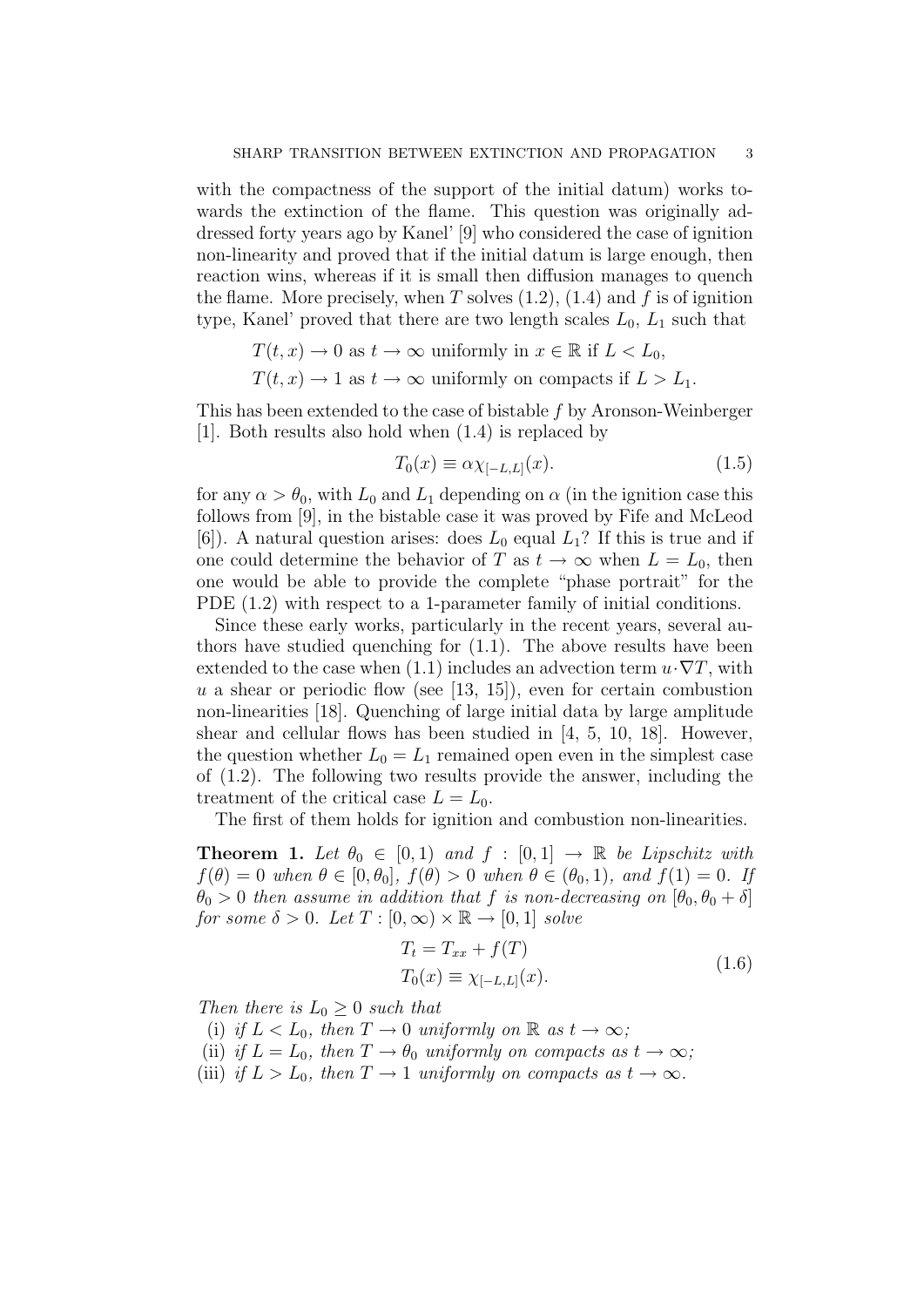*Remark.* The possibility of  $L_0 = 0$  (so called *hair-trigger effect*) cannot be excluded when  $\theta_0 = 0$ . More precisely, using results from [18] one can show that  $L_0 = 0$  when  $f(\theta) \geq c\theta^p$  for some  $p < 3$  and all small  $\theta$ , but  $L_0 > 0$  when  $f(\theta) \leq c\theta^p$  for some  $p > 3$  and all small θ. Note also that if  $θ_0 = 0$ , then the convergence in (ii) is as in (i) – uniform on R.

Our second result holds for bistable non-linearities. We define  $\theta_2 \in$  $(\theta_0, 1)$  by  $\int_0^{\theta_2} f(\theta) d\theta = 0$  and let U be the unique function solving  $0 = U'' + \tilde{f}(U)$  with  $U(0) = \theta_2$  and  $U'(0) = 0$ . Then U is an even function and we will show in the proof of the following theorem that it is positive on R, decreasing to 0 on  $(0, \infty)$ , and bell-shaped.

**Theorem 2.** Let  $\theta_0 \in (0,1)$  and  $f : [0,1] \rightarrow \mathbb{R}$  be Lipschitz with  $f(0) = f(\theta_0) = f(1) = 0, \ f(\theta) < 0 \text{ when } \theta \in (0, \theta_0), \text{ and } f(\theta) > 0$ when  $\theta \in (\theta_0, 1)$ . Assume also that  $\int_0^1 f(\theta) d\theta > 0$  and U is as above. Let  $T : [0, \infty) \times \mathbb{R} \to [0, 1]$  solve the problem (1.6). Then there is  $L_0 > 0$  such that

(i) if  $L < L_0$ , then  $T \to 0$  uniformly on  $\mathbb R$  as  $t \to \infty$ ;

(ii) if  $L = L_0$ , then  $T \to U$  uniformly on  $\mathbb R$  as  $t \to \infty$ ;

(iii) if  $L > L_0$ , then  $T \to 1$  uniformly on compacts as  $t \to \infty$ .

Remark. Both theorems can be extended to some other increasing families of initial conditions. In particular, to (1.5) with  $\alpha > \theta_0$ .

The crux of the proofs of both theorems will be to show that there is a single L for which T does not converge to 0 or 1 at  $x = 0$  as  $t \to \infty$ . In Theorem 1 this will be achieved with the help of Lemma 4 by comparing solutions of (1.6) for two different initial conditions at differently rescaled times. In Theorem 2 it will follow from a detailed analysis of the large time behavior of  $T$  when the above limit is not 0 or 1, and an application of the comparison principle.

We note here that Theorem 1 is, in a sense, a limiting case of Theorem 2. If one takes  $f \to 0$  on  $(0, \theta_0)$  keeping f unchanged on  $(\theta_0, 1)$ , one has  $\theta_2 \rightarrow \theta_0$  and  $U \rightarrow \theta_0$  on compacts. That is, the bell shaped solution U from Theorem 2(ii) converges to the constant solution  $\theta_0$ from Theorem 1(ii).

The rest of the paper is devoted to the proofs of the two theorems. Section 2 contains preliminary Lemmas 3 and 4. Sections 3 and 4 prove Theorems 1 and 2, respectively.

The author thanks Henri Berestycki, Peter Constantin, François Hamel, Alexander Kiselev, Peter Poláčik, Jean-Michel Roquejoffre, and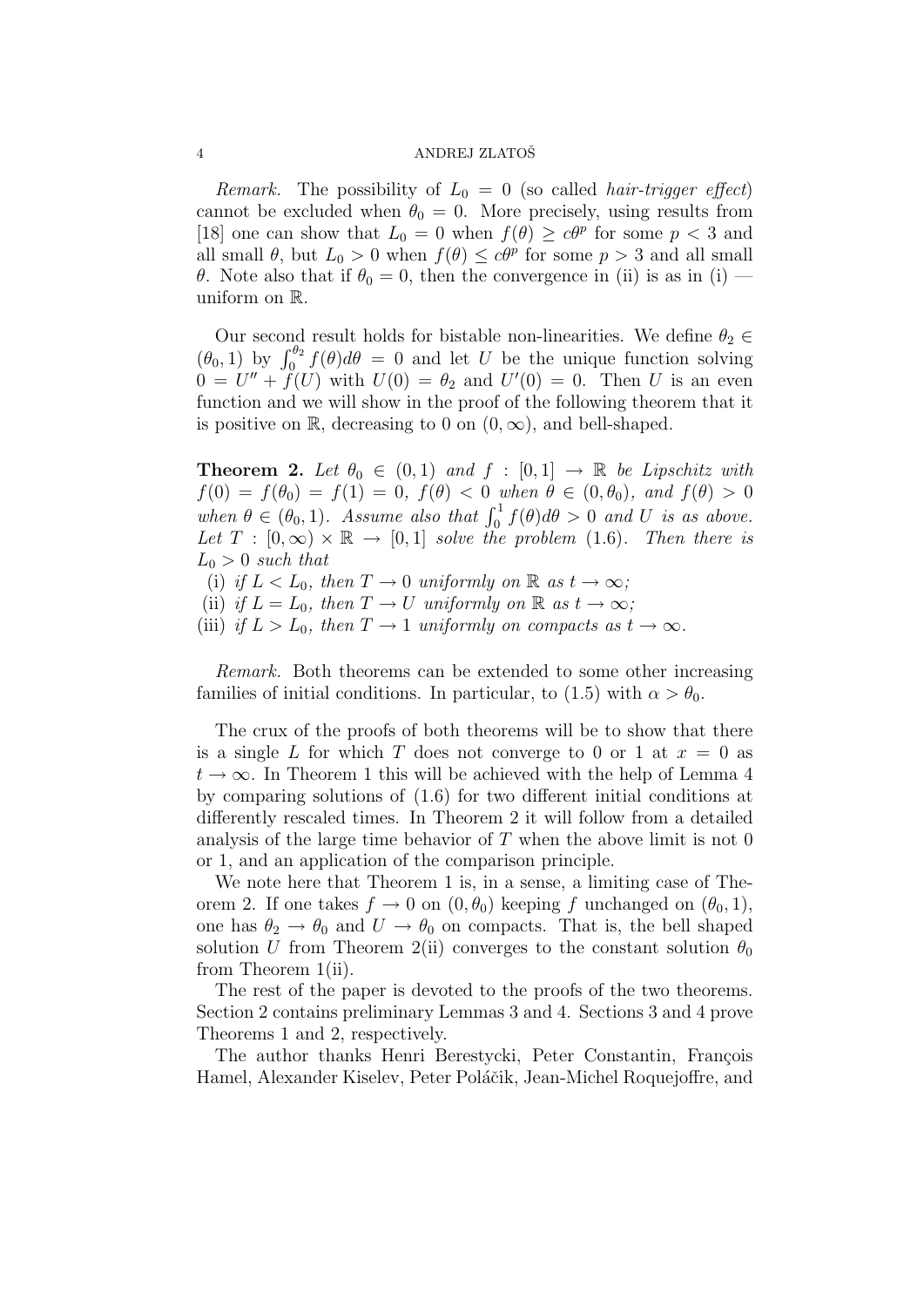Lenya Ryzhik for encouragement and useful discussions. He also acknowledges the hospitality of the Mathematics Department of the University of Chicago where part of this work was done, as well as partial support from the NSF through the grant DMS-0314129.

#### 2. Preliminary Lemmas

We start with

**Lemma 3.** Let  $f : [0,1] \to \mathbb{R}$  be Lipschitz with  $f(0) = f(1) = 0$ . If  $T : [0, \infty) \times \mathbb{R} \to [0, 1]$  solves (1.6), then the following hold.

- (i) If  $|x| \le |y|$  then  $T(t,x) \ge T(t,y)$ .
- (ii) There is  $t_* > 0$  (possibly  $t_* = \infty$ ) such that  $T(t, 0)$  as a function of t is non-increasing on  $[0, t_*)$  and non-decreasing on  $[t_*, \infty)$ .
- (iii) If  $f ">= 0$  then there is  $\theta_* \in [0,1]$  such that  $f(\theta_*) = 0$  and  $T(t,x) \to$  $\theta_*$  as  $t \to \infty$ , uniformly on compacts.

Remarks. 1. For sufficiently smooth f this is essentially a result of Kanel' [9].

2. In the case of (1.5) with  $\alpha \in (\theta_0, 1)$ , part (ii) has  $0 < t_* \leq t_{**} \leq \infty$ such that  $T(t, 0)$  is non-decreasing on  $[0, t_*)$ , non-increasing on  $[t_*, t_{**})$ and non-decreasing on  $[t_{**}, \infty)$ .

*Proof.* We first assume that  $f$  is smooth and briefly recall main points of the proofs of (i) and (ii) from [9]. Let  $T^{\epsilon}$  solve (1.6) but with initial condition  $T(0, x) \equiv \chi^{\varepsilon}(x)$  where  $\chi^{\varepsilon}$  are smooth, symmetric, decreasing in |x|, and converge to  $\chi_{[-L,L]}$  in  $L^1(\mathbb{R})$  as  $\varepsilon \to 0$ . Then  $T_x^{\varepsilon}(0,x) \leq 0$ for  $x > 0$ , and by symmetry  $\dot{T}_x^{\varepsilon}(t,0) = 0$ . Since

$$
(T_x^\varepsilon)_t = (T_x^\varepsilon)_{xx} + f'(T^\varepsilon)T_x^\varepsilon,
$$

the maximum principle gives  $T_x^{\varepsilon}(t, x) \leq 0$  for  $x > 0$ . Symmetry then yields  $T_x^{\varepsilon}(t,x) \geq 0$  for  $x < 0$ . Since for any fixed  $t > 0$  we have  $T^{\varepsilon}(t,x) \to T(t,x)$  uniformly in  $x$  as  $\varepsilon \to 0$ , this proves (i).

Now let  $D^h(t, x) \equiv T(t+h, x) - T(t, x)$ . By the mean value theorem,

$$
D_t^h = D_{xx}^h + f'(S)D^h
$$

for some  $S = S(t, x)$ . Let  $\Delta_h$  be set of  $(t, x)$  for which  $D_h(t, x) \leq 0$ . Then  $\Delta_h \cap (\{0\} \times \mathbb{R}) = \{0\} \times [-L, L]$ . By the maximum principle and symmetry,  $\Delta_h$  is connected and its sections by lines parallel to the x-axis are segments symmetric about the  $t$ -axis. Therefore there is  $0 < t_*^h \leq \infty$  such that  $D^h(t,0) < 0$  for  $t \in [0, t_*^h)$  and  $D^h(t,0) \geq 0$ for  $t \in [t^h_*, \infty)$ . From  $D^h(t, x) = D^{h/2}(t + \frac{h}{2})$  $\frac{h}{2}$  +  $D^{h/2}(t)$  we obtain  $t_{*}^{h/2} \in [t_{*}^{h}, t_{*}^{h} + \frac{h}{2}$  $\frac{h}{2}$ , and (ii) follows with  $t_* \equiv \lim_{n \to \infty} t_*^{2^{-n}}$ .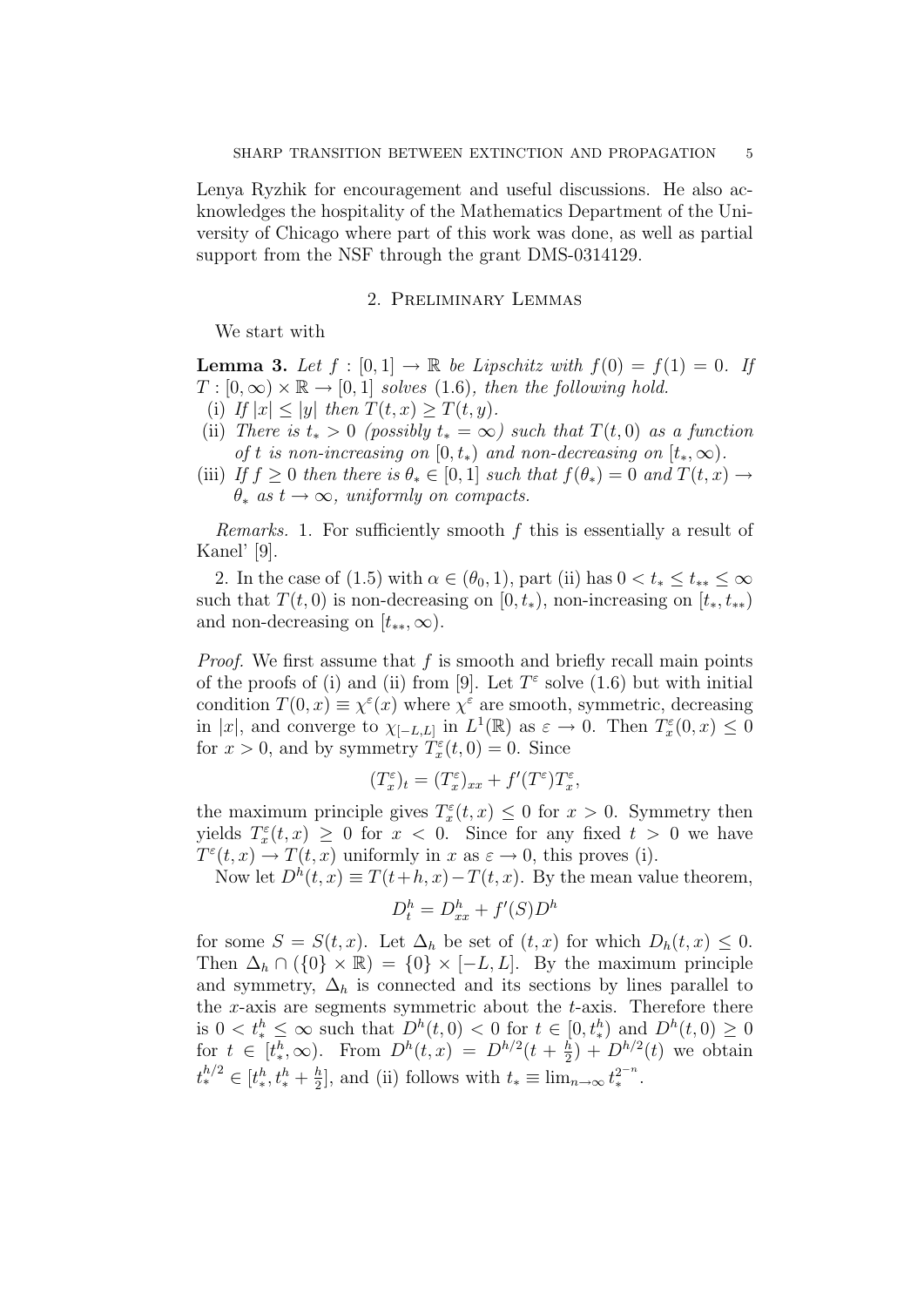If f is only Lipschitz, take smooth  $f^{\varepsilon}$  such that  $||f^{\varepsilon} - f||_{\infty} \leq \varepsilon$ and let  $T^{\varepsilon}$  solve (1.6) with  $f^{\varepsilon}$  in place of f. One can then show that  $V^{\varepsilon} \equiv T^{\varepsilon} - T$  satisfies  $|V^{\varepsilon}(t,x)| \leq \frac{\varepsilon}{c} (e^{ct} - 1)$  with c the Lipschitz constant for  $f$  (we spell this argument out in the proof of Theorem 1 below). Therefore  $T(t, x) = \lim_{\varepsilon \to 0} T^{\varepsilon}(t, x)$  for all t and x, and since (i) and (ii) hold for each  $T^{\varepsilon}$ , they also hold for T.

Finally, assume that  $f \geq 0$ . By (ii),  $\theta_* \equiv \lim_{t \to \infty} T(t, 0)$  is well defined. Let  $\Phi$  solve  $\Phi_t = \Phi_{xx}$  on  $\mathbb{R}^+$  with  $\Phi(0, x) \equiv T(0, x)$  and boundary condition  $\Phi(t,0) \equiv T(t,0)$ . Then  $\Phi(t,x) \to \theta_*$  as  $t \to \infty$ , uniformly on compacts. Since by the comparison principle (see, e.g., [14]) and (i),  $\Phi(t, x) \leq T(t, x) \leq T(t, 0)$ , the second claim in (iii) follows.

To prove the first claim, assume  $f(\theta_*) > 0$  and choose  $\varepsilon > 0$  such that for  $\theta \leq \theta_* + 10\varepsilon$  we have  $f(\theta) \geq \theta - \theta_* + 2\varepsilon$ . Pick  $t_0$  such that if  $\Phi$  solves  $\Phi_t = \Phi_{xx}$  on R with initial condition  $\Phi(t_0, x) = T(t_0, x)$ , then  $\Phi(t,0) \geq \theta_* - \varepsilon$  and  $T(t,x) \leq \theta_* + \varepsilon$  for  $t \in [t_0, t_0 + \ln 4]$  and  $x \in \mathbb{R}$ . This is possible thanks to the second claim in (iii). Define

$$
S(t, x) \equiv \theta_* - 2\varepsilon + (\Phi(t, x) - \theta_* + 2\varepsilon)e^{t - t_0}.
$$

Then  $S(t, x) \leq \theta_* + 10\varepsilon$  for  $t \in [t_0, t_0 + \ln 4]$  because  $\Phi(t, x) \leq T(t, x) \leq$  $\theta_* + \varepsilon$  for these t. A simple computation now shows that  $S_t \leq S_{xx} + f(S)$ for  $t \in [t_0, t_0 + \ln 4]$ . Hence, S is a subsolution of  $(1.6)$  with  $S(t_0, x) =$  $T(t_0, x)$ , and so  $S \leq T$  for  $t \in [t_0, t_0 + \ln 4]$ . But  $S(t_0 + \ln 4, 0) \geq$  $\theta_* + 2\varepsilon > T(t,0)$ , which is a contradiction. Therefore we need to have  $f(\theta_*) = 0.$ 

Next, observe that one can use scaling to replace the variation in the initial condition in  $(1.6)$  by variation in the reaction strength. If T solves (1.6) with  $T(0, x) \equiv \chi_{[-L,L]}(x)$ , define  $\tilde{T}(t, x) \equiv T(L^2t, Lx)$ , so that we have

$$
\tilde{T}_t = \tilde{T}_{xx} + L^2 f(\tilde{T})
$$

and  $\tilde{T}(0, x) = \chi_{[-1,1]}(x)$ . Hence, Theorem 1 will be proved if we show that its conclusion holds for the L-dependent family of problems

$$
T_t = T_{xx} + Lf(T)
$$
  
\n
$$
T_0(x) \equiv \chi_{[-1,1]}(x)
$$
\n(2.1)

instead of (1.6) (note that Lemma 3 holds here, too). This important observation motivates the following key lemma.

**Lemma 4.** Let  $\Omega$  be a connected open domain in  $\mathbb{R}^n$  with a smooth boundary (possibly  $\Omega = \mathbb{R}^n$ ) and let  $f, g : [0, \infty) \to \mathbb{R}$  be Lipschitz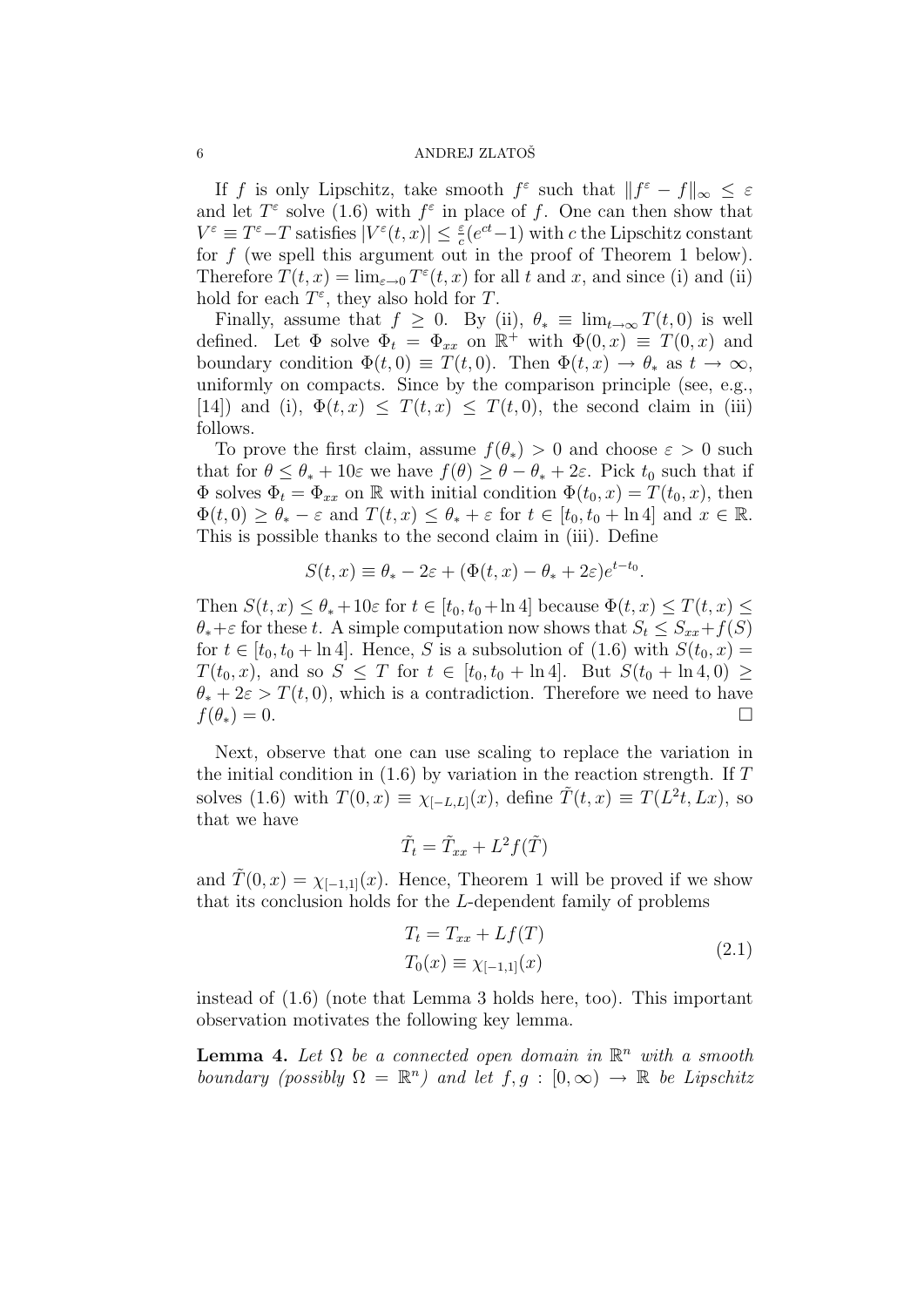with  $f(0) = g(0) = 0$  and  $f \leq g$ . Let  $T, S : [0, \infty) \times \Omega \to [0, \infty)$  be continuous functions solving

$$
T_t = \Delta T + f(T) \tag{2.2}
$$

$$
S_t = \Delta S + g(S) \tag{2.3}
$$

in  $\Omega$  with Dirichlet boundary conditions on  $\partial\Omega$ . Assume  $0 \leq T(0, x) \leq$  $S(0, x)$  for all  $x \in \Omega$  and  $T(0, x_0) < S(0, x_0)$  for some  $x_0$ . Assume also that for any  $\theta > 0$  the set  $\Omega_{0,\theta} \equiv \{x \in \Omega \mid S(0,x) \geq \theta\}$  is compact. Finally, assume that there are  $\theta_1 > 0$  and  $\varepsilon_1 > 0$  such that for any  $\theta \in [\theta_1, \|T\|_{\infty})$  and  $\varepsilon \in [0, \varepsilon_1]$  we have

$$
g(\theta + \varepsilon[\theta - \theta_1]) \ge (1 + \varepsilon)f(\theta). \tag{2.4}
$$

Then

$$
\liminf_{t \to \infty} \inf_{T(t,x) > \theta_1} \frac{S(t,x) - \theta_1}{T(t,x) - \theta_1} > 1
$$
\n(2.5)

with the convention that infimum over an empty set is  $\infty$ .

Remark. The result holds without change when we add a first order term  $u(x) \cdot \nabla$ , with u a Lipschitz vector field, to (2.2) and (2.3).

Proof. First notice that the assumptions imply that

$$
\Omega_{t,\theta} \equiv \{ x \in \Omega \, \big| \, S(t,x) \ge \theta \}
$$

are compact. Indeed, by the maximum principle,  $\Omega_{t,\theta} \subseteq \tilde{\Omega}_{t,\delta\theta}$  where  $\delta \equiv e^{-tc}$  with c the Lipschitz constant for g, and  $\tilde{\Omega}_{t,\theta}$  is defined as  $\Omega_{t,\theta}$ but with  $\Phi$ , the solution of

$$
\Phi_t = \Delta \Phi, \qquad \Phi(0, x) = S(0, x),
$$

in place of S. Compactness of  $\tilde{\Omega}_{t,\theta}$  follows from that of  $\tilde{\Omega}_{0,\theta}$  and the Feynman-Kac formula.

The assumptions and the strong maximum principle also imply  $T(t, x)$  $S(t, x)$  for  $t > 0$  and  $x \in \Omega$ . Let us define

$$
\Omega(t) \equiv \{ x \in \Omega \mid T(t, x) > \theta_1 \},
$$
  

$$
\Omega'(t) \equiv \{ x \in \Omega \mid T(t, x) = \theta_1 \},
$$

and let

$$
\omega(t) \equiv \min \left\{ 1 + \varepsilon_1, \inf_{x \in \Omega(t)} \frac{S(t, x) - \theta_1}{T(t, x) - \theta_1} \right\}.
$$

Since  $\overline{\Omega(t)}$  is compact and  $T < S$  continuous,  $\omega(t) > 1$  for  $t > 0$ . Hence the result will follow if we show that  $\omega$  is a non-increasing function. Since  $\omega$  is continuous (because T and S are), it is sufficient to show that for any  $t_0 > 0$  there is  $\tau_0 > 0$  such that for all  $t \in [t_0, t_0 + \tau_0]$  we have  $\omega(t) > \omega(t_0)$ .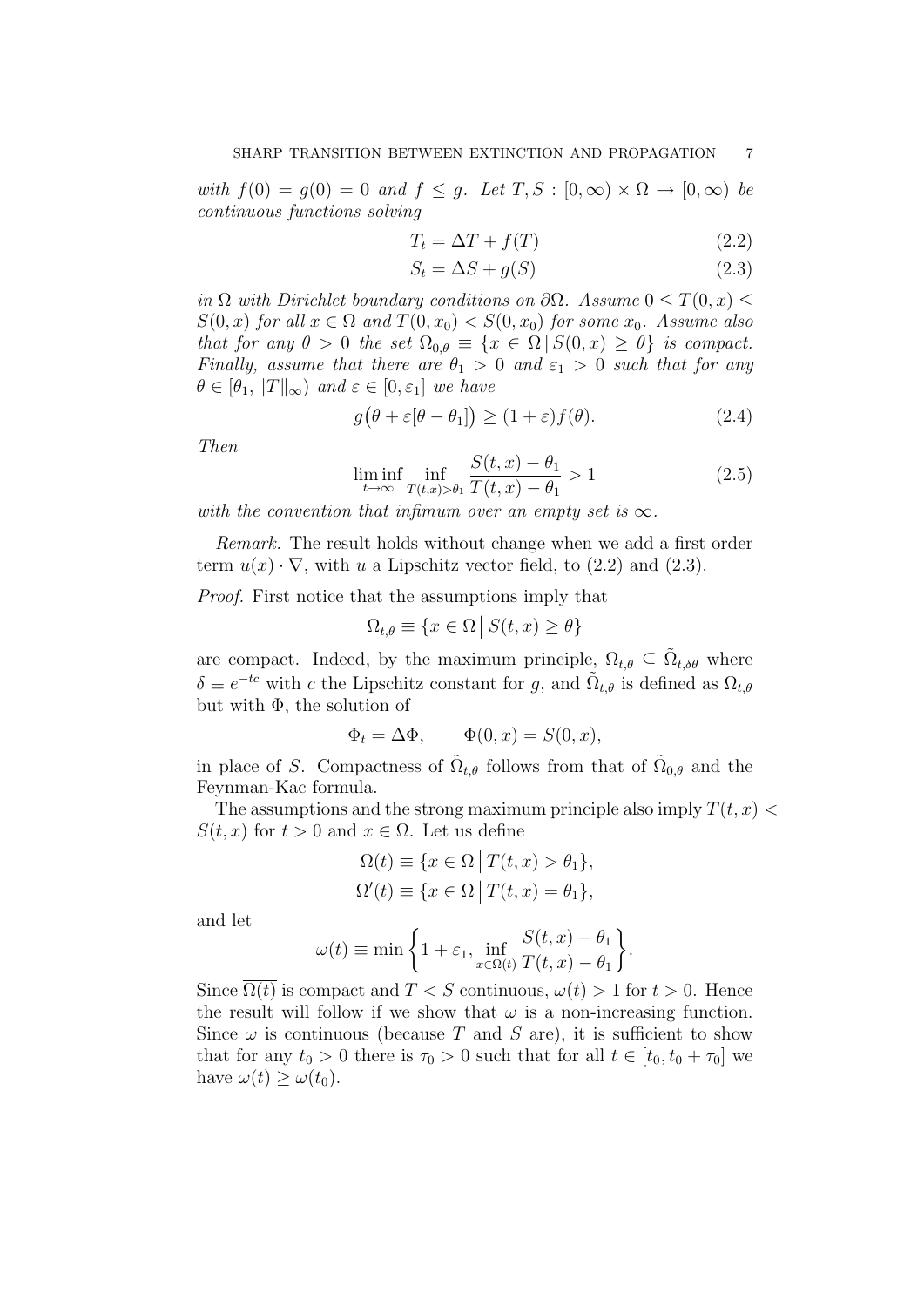Hence, fix  $t_0 > 0$ . Notice that the maximum principle and Feynman-Kac formula show that  $\Lambda_{t_0,\theta} \equiv \bigcup_{t \leq t_0+1} \Omega_{t,\theta}$  is bounded for each  $\theta > 0$ . Since T, S are continuous, they are uniformly continuous on  $[0, t_0+1] \times$  $\Lambda_{t_0,\theta}$ , and obviously  $|S(t,x)-S(s,y)| \leq \theta$  and  $|T(t,x)-T(s,y)| \leq \theta$  for  $(t, x), (s, y) \in [0, t_0 + 1] \times (\mathbb{R} \setminus \Lambda_{t_0, \theta}^{\text{int}})$ . It follows that  $T, S$  are uniformly continuous on  $[0, t_0 + 1] \times \Omega$ . Notice also that the set

 $\Sigma \equiv \{(t,x) | t \in [t_0, t_0 + 1] \text{ and } x \in \Omega(t) \cup \Omega'(t)\} \subseteq [t_0, t_0 + 1] \times \Lambda_{t_0, \theta_1}$ is compact.

Thanks to the uniform continuity of  $T$  we only need to consider the case  $\Omega(t_0) \cup \Omega'(t_0) \neq \emptyset$  (otherwise  $\Omega(t) = \emptyset$  and  $\omega(t) = 1 + \varepsilon_1$  for t close to  $t_0$ , and hence  $\Sigma \neq \emptyset$ . Since S is continuous and  $S > T$ ,

$$
\sigma \equiv \inf_{(t,x)\in\Sigma} \{ S(t,x) - \theta_1 \} > 0.
$$

We let  $\delta \equiv \sigma/4(1+\varepsilon_1)$  and define

$$
\Delta \equiv \{x \in \Omega \mid |T(t_0, x) - \theta_1| \le \delta \text{ and } S(t_0, x) - \theta_1 \ge \sigma - \delta\}
$$

By the uniform continuity of T, S, there is  $\tau_0 \in (0,1)$  such that for  $t \in [t_0, t_0 + \tau_0]$  and  $x \in \Omega$  we have

$$
|T(t, x) - T(t_0, x)| \le \frac{\delta}{2} \quad \text{and} \quad |S(t, x) - S(t_0, x)| \le \frac{\delta}{2}.
$$
 (2.6)  
So if  $t \in [t_0, t_0 + \tau_0]$ , then

$$
\Omega(t) \subseteq \Omega(t_0) \cup \Delta \tag{2.7}
$$

(note that  $S(t_0, x) - \theta_1 \ge \sigma - \frac{\delta}{2}$  $\frac{\delta}{2}$  for  $x \in \Omega(t)$  because then  $(t, x) \in \Sigma$ ). Now if  $t \in [t_0, t_0 + \tau_0]$  and  $x \in \Delta$ , then by  $(2.6)$ ,

$$
S(t, x) - \theta_1 > \frac{\sigma}{2} > (1 + \varepsilon_1)|T(t, x) - \theta_1| \ge \omega(t_0)(T(t, x) - \theta_1).
$$
 (2.8)

Next let

$$
A \equiv \{x \in \Omega \mid T(t_0, x) > \theta_1 + \delta\} = \Omega(t_0) \smallsetminus \Delta \tag{2.9}
$$

and

 $B \equiv \{x \in \Omega \mid T(t_0, x) \ge \theta_1 + \frac{\delta}{2}\}$  $\frac{\delta}{2}$   $\}$   $\subseteq$   $\Omega(t_0)$ .

Uniform continuity of T shows that,  $dist(A, B<sup>c</sup>) > 0$ , and so there is an open set  $\Gamma$  with a smooth boundary such that  $A \subseteq \Gamma \subseteq B$ . Let  $\tilde{T} \equiv T - \theta_1$ ,  $\tilde{U} \equiv \omega(t_0) \tilde{T}$ ,  $\tilde{S} \equiv S - \theta_1$ ,  $\tilde{f}(\theta) \equiv f(\theta + \theta_1)$ , and  $\tilde{g}(\theta) \equiv g(\theta + \theta_1)$ . Then for  $x \in \Gamma$  we have

$$
\tilde{S}(t_0, x) \ge \omega(t_0)\tilde{T}(t_0, x) = \tilde{U}(t_0, x)
$$

by the definition of  $\omega(t_0)$ . For  $t \in [t_0, t_0 + \tau_0]$  and  $x \in \partial \Gamma$  we have

$$
\tilde{S}(t,x) > \sigma - 2\delta > \frac{\sigma}{2} \ge \omega(t_0)\tilde{T}(t,x) = \tilde{U}(t,x)
$$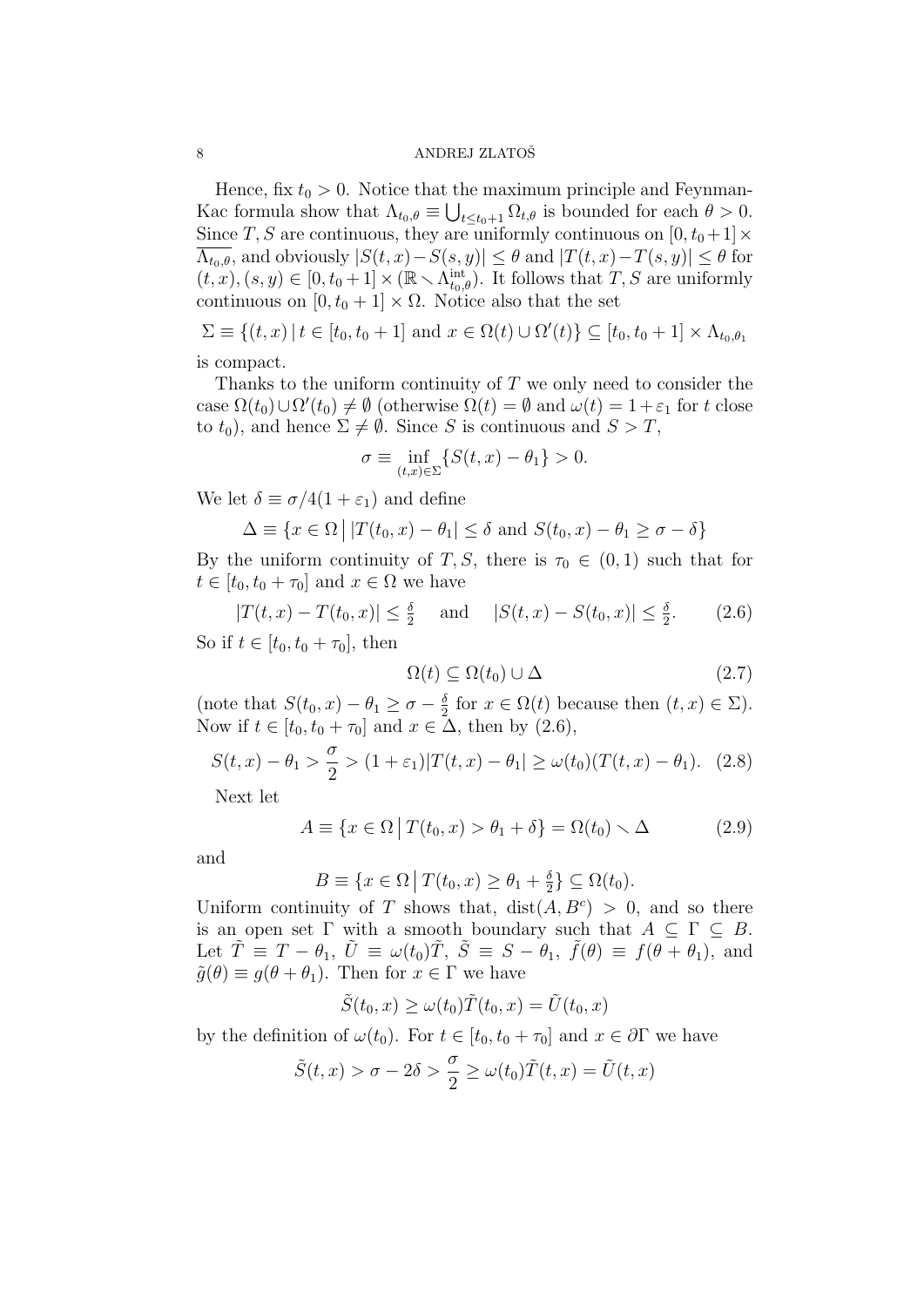since 
$$
\partial \Gamma \subseteq B \setminus A \subseteq \Delta
$$
. And for  $t \in [t_0, t_0 + \tau_0]$  and  $x \in \Gamma$  we have  
\n
$$
\tilde{U}_t = \Delta \tilde{U} + \omega(t_0) \tilde{f}(\frac{1}{\omega(t_0)} \tilde{U}),
$$
\n
$$
\tilde{S}_t = \Delta \tilde{S} + \tilde{g}(\tilde{S})
$$

by (2.2) and (2.3). For these  $(t, x)$  we have  $T(t, x) \ge \theta_1$  because of (2.6) and  $\Gamma \subseteq B$ , and so by (2.4) and  $\omega(t_0) - 1 \in (0, \varepsilon_1]$ ,

$$
\omega(t_0)\tilde{f}\big(\tfrac{1}{\omega(t_0)}\tilde{U}\big)=\omega(t_0)f(T)\leq g\big(\omega(t_0)[T-\theta_1]+\theta_1\big)=\tilde{g}(\tilde{U}).
$$

The comparison principle now shows that  $\tilde{S} \geq \tilde{U}$  on  $[t_0, t_0 + \tau_0] \times \Gamma$ . Hence

$$
S(t, x) - \theta_1 \ge \omega(t_0)(T(t, x) - \theta_1)
$$

for  $t \in [t_0, t_0 + \tau_0]$  and  $x \in A$ , which together with  $(2.7)$ ,  $(2.8)$ , and (2.9) gives  $\omega(t) \geq \omega(t_0)$  for  $t \in [t_0, t_0 + \tau_0]$ . The proof is finished.

## 3. Proof of Theorem 1

We can now complete the proof of Theorem 1. We will do this for the formulation in (2.1).

First assume  $\theta_0 > 0$ . We know from Lemma 3(iii) that for every L we have  $T \to \theta_*^L$  uniformly on compacts, with  $\theta_*^L$  such that  $f(\theta_*^L) = 0$ . Obviously  $\theta_*^L \notin (0, \theta_0)$  because in that case we would have  $T(t, x) \leq \theta_0$ for all  $t \geq t_0$  and consequently  $T \to 0$  (since  $||T(t_0, \cdot)||_1 < \infty$  and  $T_t = T_{xx}$  for  $t \ge t_0$ ). So we are only left with  $\theta_*^L \in \{0, \theta_0, 1\}$ .

Let A, B, and C be the sets of  $L \geq 0$  such that  $\theta_*^L$  equals 0,  $\theta_0$ , and 1, respectively. Notice that since  $T(t, 0) \geq T(t, x)$ , the convergence of T to 0 for  $L \in A$  is actually uniform on R. We have  $A \cup B \cup C = [0, \infty)$ and the comparison principle implies that the three sets are intervals with A lying to the left of B and B to the left of  $C$ .

Moreover,  $A$  and  $C$  are non-empty by Kanel' [9] and open. The latter follows from the fact that if  $T<sup>L</sup>$  is the solution of (2.1), then for  $L_1 < L_2$  and  $V \equiv T^{L_2} - T^{L_1}$  we have  $V \ge 0$  by comparison,  $V(0) = 0$ , and

$$
V_t = \Delta V + (L_2 - L_1)f(T^{L_2}) + L_1[f(T^{L_2}) - f(T^{L_1})]
$$
  
\n
$$
\leq \Delta V + c(L_2 - L_1) + cL_1V
$$

with  $c \ge ||f||_{\infty}$  the Lipschitz constant for f. Since the function  $\tilde{V}(t, x) \equiv$  $L_2-L_1$  $\frac{L_1 - L_1}{L_1} (e^{cL_1 t} - 1)$  (or  $\tilde{V}(t, x) \equiv cL_2 t$  when  $L_1 = 0$ ) satisfies

$$
\tilde{V}_t = \Delta \tilde{V} + c(L_2 - L_1) + cL_1\tilde{V}
$$

with  $\tilde{V}(0) = 0$ , the comparison principle gives  $V \leq \tilde{V}$ , that is,

$$
T^{L_2}(t,x) - T^{L_1}(t,x) \in [0, \frac{L_2 - L_1}{L_1}(e^{cL_1 t} - 1)].
$$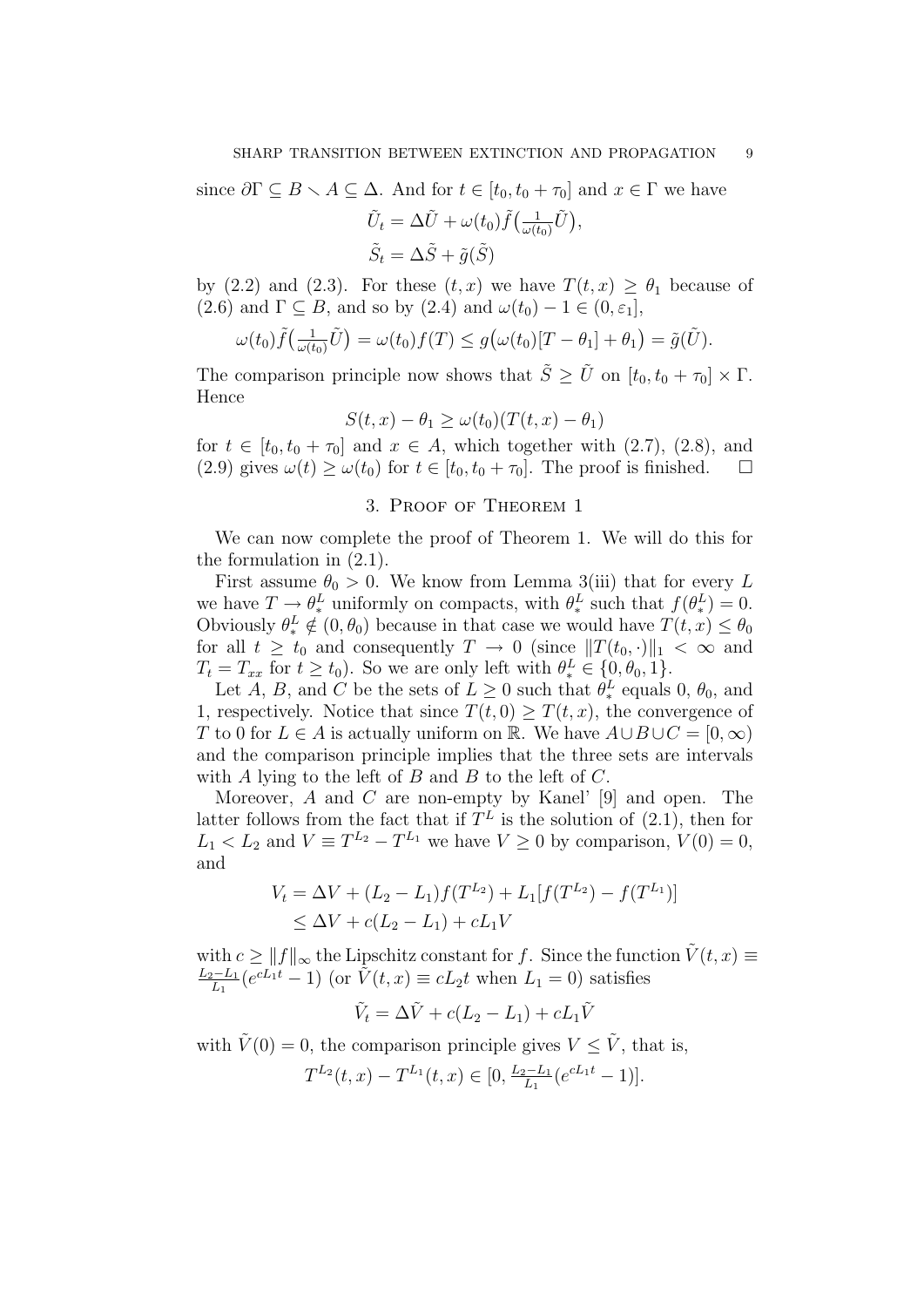Therefore if  $L_1 \in A$ , then  $T^{L_1}(t_0,0) \leq \frac{1}{2}$  $\frac{1}{2}\theta_0$  for some  $t_0 > 0$ , and hence  $T^{L_2}(t_0,0) < \theta_0$  (and so  $L_2 \in A$ ) for  $L_2 < L_1 + \frac{1}{2}$  $\frac{1}{2}\theta_0 L_1 (e^{cL_1 t_0} - 1)^{-1}$ . On the other hand, Kanel's result [9] also holds for (1.5), and it says that for any  $\alpha > \theta_0$  and  $L > 0$  there is  $M = M(\alpha, L) < \infty$  such that if T solves (2.1) and  $T(t_0, x) \ge \alpha \chi_{[-M,M]}(x)$ , then  $T \to 1$  uniformly on compacts. Let  $\theta_0 < \alpha < \beta < 1$  and if  $L_1 \in C$ , let  $M = M(\alpha, \frac{1}{2}L_1)$ . For some  $t_0$  we have  $T^{L_1}(t_0,x) \geq \beta \chi_{[-M,M]}(x)$  and so for any  $L_2 >$  $L_1 - (\beta - \alpha)L_1(e^{cL_1t_0} - 1)^{-1}$  we have  $T^{L_2}(t_0, x) \ge \alpha \chi_{[-M,M]}(x)$ . If in addition  $L_2 > \frac{1}{2}$  $\frac{1}{2}L_1$ , we have  $L_2 \in C$ . So A, C are non-empty and open, and hence  $B$  is non-empty and closed.

The proof will be finished if we show that B contains a single element. Hence assume  $L_1 < L_2$  are both in B. Let  $\theta_1 \equiv \frac{1}{2}$  $\frac{1}{2}\theta_0 \in (0, \theta_0)$  and

$$
\varepsilon_1 \equiv \min\{L_2 L_1^{-1} - 1, \, \delta(\delta + \theta_0)^{-1}\} > 0
$$

(with  $\delta$  from the statement of Theorem 1). Choose  $t_0 > 0$  such that  $T^{L_1}(t,x) \leq \theta_0 + \frac{\delta}{2}$  when  $t \geq t_0$ . The comparison principle,  $f \not\equiv 0$ , and the strong maximum principle yield  $T^{L_1} < T^{L_2}$  for  $t > 0$  and both  $T^{L_1}$ and  $T^{L_2}$  are obviously continuous for  $t > 0$ . Lipschitzness of f and compact support of  $T^{L_2}(0, \cdot)$  show that for any  $\theta > 0$ , the set of x for which  $T^{L_2}(t_0, x) \geq \theta$  is compact. Finally, whenever  $\theta \in [\theta_1, \theta_0 + \frac{\delta}{2}]$  $\frac{\delta}{2}$  and  $\varepsilon \in [0, \varepsilon_1],$  we have  $\theta + \varepsilon[\theta - \theta_1] \leq \theta_0 + \delta$ . Thus by the assumptions on f (and the definition of  $\varepsilon_1$ ),

$$
L_2 f(\theta + \varepsilon[\theta - \theta_1]) \ge L_2 f(\theta) \ge (1 + \varepsilon)L_1 f(\theta).
$$

Therefore Lemma 4 applies to  $T^{L_1}$  and  $T^{L_2}$  (with starting time  $t_0$ ) and shows that for some  $r > 1$  and all large enough t we have

$$
T^{L_2}(t,x) - \theta_1 \ge r[T^{L_1}(t,x) - \theta_1]
$$

whenever  $T^{L_1}(t,x) > \theta_1$ . But since  $\theta_1 < \theta_0$ , this contradicts the assumption that both  $T^{L_1}(t,0)$  and  $T^{L_2}(t,0)$  converge to  $\theta_0$  as  $t \to \infty$ . Hence,  $B = \{L_0\}$  and we are done with the case  $\theta_0 > 0$ .

Now, consider  $\theta_0 = 0$ . We have  $\theta_*^L \in \{0, 1\}$ , the sets  $A, C$  satisfy  $A\cup C=[0,\infty)$ , and by the comparison principle, A lies to the left of C. Moreover,  $0 \in A$  and C is non-empty and open by the same argument as above. Hence A is closed and its maximum is  $L_0$  (possibly  $L_0 = 0$ ). Lemma 3(iii) yields (iii) of this theorem and  $T(t, 0) > T(t, x)$  gives (i) and (ii), including the fact that the convergence in (ii) is uniform on R. The proof is finished.

### 4. Proof of Theorem 2

The situation is somewhat more complicated here. Firstly, we do not have Lemma 3(iii) at our disposal, and so the limit of T as  $t \to \infty$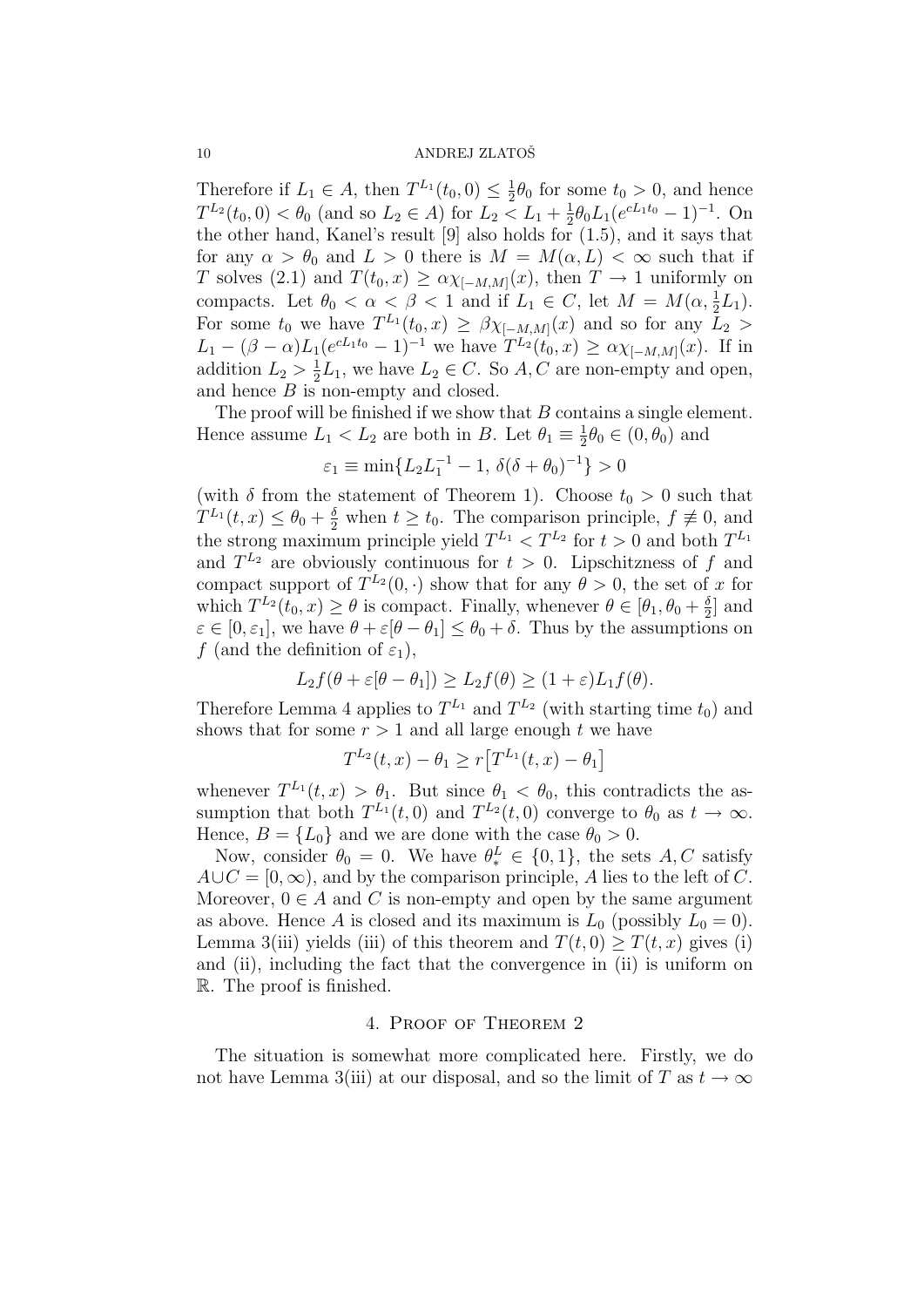need not always be a constant function. And secondly, we cannot use Lemma 4 and the scaling argument preceding it in the way we did in the last section because it is not anymore true that  $L_2 f \geq L_1 f$  when  $L_2 > L_1$ . We note that one can still use the lemma without scaling, but then the argument applies only to a restricted class of bistable f. Fortunately, it turns out that the first of these difficulties actually cancels the problems created by the second, as we shall see below.

Let us therefore go back to T solving  $(1.6)$  rather than  $(2.1)$ . We know from Lemma 3(ii) that  $\theta_*^L \equiv \lim_{t \to \infty} T(t,0)$  is well defined, and from the comparison principle that it is non-decreasing in L.

First assume  $\theta_*^L < \theta_2$ , with  $\theta_2$  defined in the introduction by  $\int_0^{\theta_2} f(\theta) d\theta =$ 0. Choose  $\varepsilon > 0$  and a Lipschitz function  $\tilde{f} : [0,1] \to \mathbb{R}$  so that  $\tilde{f} = 0$ on  $[0, \varepsilon], \tilde{f}'(\varepsilon) < 0, \tilde{f} \ge f$  on  $(\varepsilon, \frac{1}{2}(\theta_*^L + \theta_2))$  and  $\tilde{f}$  has a single zero there,  $\tilde{f} > 0$  on  $(\frac{1}{2}(\theta_{*}^{L} + \theta_{2}), 1), \tilde{f}(1) = 0 > \tilde{f}'(1)$ , and

$$
\int_0^1 \tilde{f}(\theta)d\theta < 0. \tag{4.1}
$$

Let  $t_0$  be such that for  $t \geq t_0$  and all  $x \in \mathbb{R}$  we have  $T(t, x) \leq \frac{1}{2}$  $\frac{1}{2}(\theta_{*}^{L}+\theta_{2}).$ This is possible by Lemma 3(i). Since  $\tilde{f} \geq f$  on  $[0, \frac{1}{2}]$  $\frac{1}{2}(\theta^L_* + \theta_2)$ , starting from time  $t_0$  one has  $T_t \leq T_{xx} + \tilde{f}(T)$ , that is, T is a subsolution of the equation

$$
\Phi_t = \Phi_{xx} + \tilde{f}(\Phi). \tag{4.2}
$$

Let  $\phi : \mathbb{R} \to [0,1]$  with  $\phi(x) \to \varepsilon$  as  $x \to \infty$  and  $\phi(x) \to 1$  as  $x \to -\infty$  be the unique, up to translation, traveling front profile (with speed v) for (4.2) [8]. That is,  $\phi(x - vt)$  solves (4.2). It follows from  $(4.1)$  that in this case  $v < 0$ .

From compactness of the support of  $T(0, x)$  and Lipschitzness of f,  $T(t_0, x) \to 0$  as  $|x| \to \infty$ . This and  $||T(t_0, \cdot)||_{\infty} < 1$  mean that there is  $x_0$  such that  $T(t_0, x) \leq \phi(x - x_0 - vt_0)$ , and since  $\phi(x - x_0 - vt)$  is a solution and  $T(t, x)$  a subsolution of  $(4.2)$ ,

$$
T(t, x) \le \phi(x - x_0 - vt)
$$

for all  $t \geq t_0$ . But then  $T(t, 0) \leq \phi(-x_0 - vt) \to \varepsilon$  as  $t \to \infty$  because  $v < 0$ . This holds for any  $\varepsilon > 0$  and thus  $\theta_*^L = 0$ .

Next assume  $\theta_*^L > \theta_2$ . Let S be the solution of (1.6) on  $\mathbb{R}^+$  with  $S(0, x) = 0$  and  $S(t, 0) = s(t)$  a smooth strictly increasing function with all derivatives bounded such that  $s(0) = 0$ ,  $s(t) \leq T(t, 0)$ , and  $\lim_{t\to\infty} s(t) = \theta_*^L$ . Then for any  $h > 0$  we have  $S(h, x) > S(0, x)$  and so by comparison  $S(t + h, x) > S(t, x)$ . Hence  $\tilde{S}(x) \equiv \lim_{t \to \infty} S(t, x) > 0$ is well defined and  $\tilde{S}(0) = \theta_*^L$ . Since by comparison again  $S(t, x) \leq$  $T(t, x) \leq T(t, 0)$ , we also have  $\tilde{S}(x) \leq \theta_*^L$ .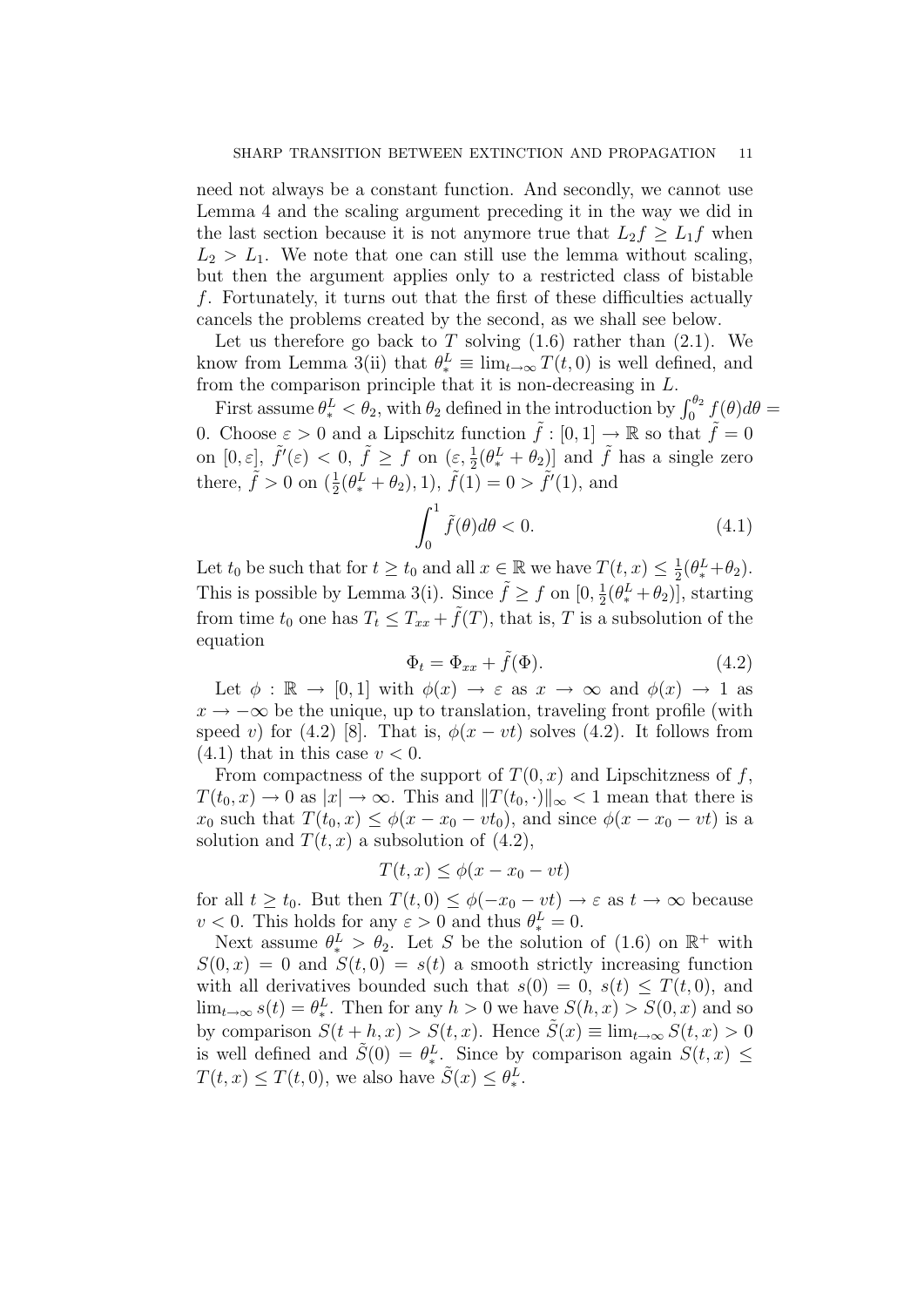Standard parabolic regularity shows that  $S(t, x)$  converges to  $\tilde{S}(x)$ along with its first two derivatives uniformly on compacts, and so  $\tilde{S}$ solves the stationary problem

$$
0 = \tilde{S}'' + f(\tilde{S})\tag{4.3}
$$

on  $\mathbb{R}^+$  (this can be found also in [1]). But then for any  $y > 0$ 

$$
\int_{\tilde{S}(y)}^{\theta^L_*} f(\theta) d\theta = \int_y^0 f(\tilde{S}(x)) \tilde{S}'(x) dx = \int_0^y \tilde{S}''(x) \tilde{S}'(x) dx = \frac{1}{2} [(\tilde{S}'(y))^2 - (\tilde{S}'(0))^2].
$$

Assume there is  $z > 0$  such that  $\tilde{S}(z) < \theta_*^L$ , and then pick one such that also  $\tilde{S}'(z) < 0$ . Since  $\int_{w}^{\theta^L_*} f(\theta) d\theta$  is bounded below by a positive constant for all  $w \in [0, \tilde{S}(z)]$ , the same must be true for  $(\tilde{S}'(y))^2$  when  $\tilde{S}(y) \in [0, \tilde{S}(z)]$ . But  $\tilde{S}'(z) < 0$ , continuity of  $\tilde{S}'$ , and  $\tilde{S} > 0$  now imply that  $\tilde{S}$  is decreasing and positive on  $[z,\infty)$ , with  $\tilde{S}'$  bounded away from zero — a contradiction. Hence, we must have  $\tilde{S} \equiv \theta_*^L$ , which is only possible if  $\theta_*^L = 1$ . Moreover, since S converges to  $\tilde{S} \equiv 1$  uniformly on compacts as  $t \to \infty$  (and  $S \leq T \leq 1$ ), so does T.

The above shows that  $\theta_*^L \in \{0, \theta_2, 1\}$ . As in the proof of Theorem 1, and using the equivalent of Kanel's result for  $(1.5)$  and bistable f [6], one can show that the intervals A, C of L for which  $\theta_*^L = 0, 1$ , respectively, are non-empty and open. If  $B$  is the closed interval of  $L$  for which  $\theta_*^L = \theta_2$ , then B lies between A and C and again  $A \cup B \cup C = [0, \infty)$ .

Next we need to prove that  $B$  only contains one element. We will show below that if  $L \in B$ , then  $T(t, x) \to U(x)$  uniformly on R as  $t \to \infty$ . Here U solves (4.3) with  $U(0) = \theta_2$  and  $U'(0) = 0$ . Assume now that  $L_1 < L_2$  are both in B, with  $T^{L_1}$  and  $T^{L_2}$  the corresponding solutions of (1.6). We then have  $T^{L_1}(t,0) \to \theta_2$ , and since the equation is translation invariant, we also have  $\tilde{T}(t, \varepsilon) \to \theta_2$  when  $\tilde{T}$  solves (1.6) with initial condition  $\tilde{T}_0(x) \equiv \chi_{[-L_1+\varepsilon, L_1+\varepsilon]}(x)$ . But if  $|\varepsilon| < L_2 - L_1$ , then  $T_0^{L_2}(x) \geq \tilde{T}_0(x)$ , and so by the comparison principle,

$$
U(\varepsilon) = \lim_{t \to \infty} T^{L_2}(t, \varepsilon) \ge \lim_{t \to \infty} \tilde{T}(t, \varepsilon) = \theta_2.
$$

Since  $U''(0) = -f(U(0)) = -f(\theta_2) < 0$ , U has a strict local maximum at zero and therefore  $U(\varepsilon) < U(0) = \theta_2$  for all small enough  $|\varepsilon| > 0$ . This is a contradiction and hence  $B = \{L_0\}.$ 

To complete the proof, we need to show that  $T(t, x) \to U(x)$  uniformly as  $t \to \infty$  when  $L \in B$  (and hence  $\theta_*^L = \theta_2$ ). Notice that the argument following (4.3) applies to U and we find for any  $x > 0$  such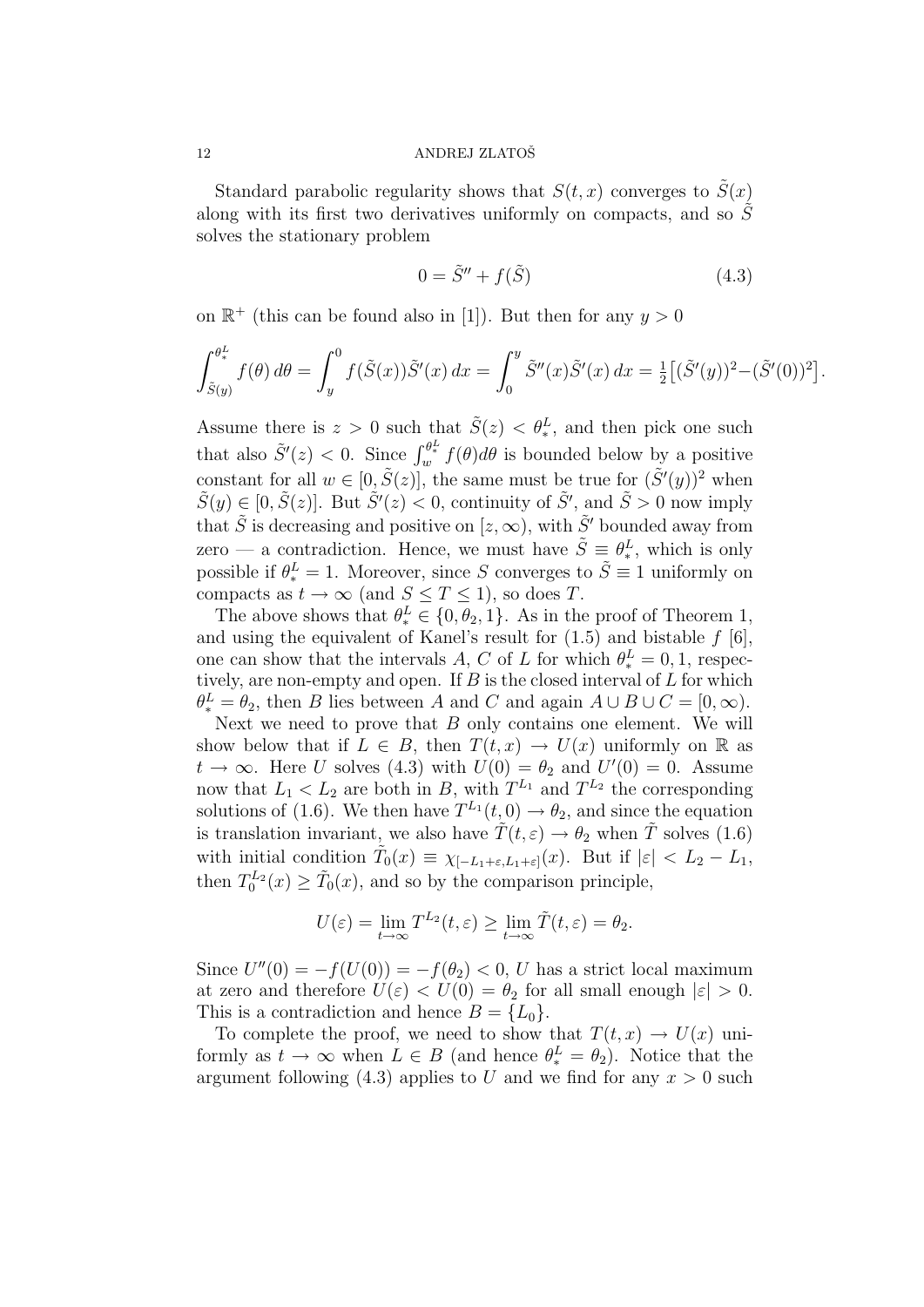that  $U(x) \geq 0$ ,

$$
\int_{U(x)}^{\theta_2} f(\theta) d\theta = \frac{1}{2} (U'(x))^2.
$$
 (4.4)

The definition of  $\theta_2$  then shows that  $U(x) \leq \theta_2$ , and  $U'(x) \neq 0$  when  $U(x) \in (0, \theta_2)$ . Since  $U(x)$  cannot be constant  $\theta_2$  on any interval and U' is continuous, we must have  $U'(x) < 0$  for all  $x > 0$  such that  $U(x) > 0$ . There is no x with  $U(x) = 0$  because then (4.4) would give  $U'(x) = 0$ , contradicting uniqueness of solutions to initial value problems associated to (4.3). Hence  $U(x) \in (0, \theta_2)$  and  $U'(x) < 0$  for  $x > 0$ , with  $U'(x)$  bounded away from zero when  $U(x)$  is away from zero (by (4.4) and the definition of  $\theta_2$ ). This and symmetry show that  $U$  is indeed a symmetric bell-shaped solution (with  $U'$  decreasing on  $[0, U^{-1}(\theta_0)]$  and increasing on  $[U^{-1}(\theta_0), \infty)$  by  $(4.4)$  of the stationary problem (4.3) such that  $U(x) \to 0$  as  $|x| \to \infty$ .

If we now apply the argument involving S and  $\tilde{S}$  from the case  $\theta_*^L$  >  $\theta_2$ , we find as above that  $\tilde{S}(x) \leq \theta_2 = \tilde{S}(0)$  and that  $\tilde{S} > 0$  is possible only if  $\tilde{S}'(0) = 0$ . But then  $\tilde{S}(0) = U(0)$  and  $\tilde{S}'(0) = U'(0)$ , thus  $\tilde{S} = U$ . Moreover, uniform on compacts convergence of S to U and  $0 \leq S(t, x) \leq U(x) \to 0$  as  $|x| \to \infty$  yield uniform on R convergence of S to U. Since  $T(t, x) \geq S(t, x)$ , we have  $\liminf_{t\to\infty} T(t, x) \geq U(x)$ uniformly on R. Here "uniformly on R" means that for every  $\varepsilon > 0$ there is  $\tau < \infty$  so that  $T(t, x) \geq U(x) - \varepsilon$  for any  $t > \tau$  and  $x \in \mathbb{R}$ . Hence we are left with proving  $\limsup_{t\to\infty} T(t,x) \leq U(x)$  uniformly in  $x > 0$  (which suffices due to symmetry).

Let  $0 < x_0 < \infty$  be such that if  $S(0, x) \ge \theta_2 \chi_{[-x_0, x_0]}(x)$  and S satisfies (1.6), then  $S \to 1$  uniformly on compacts. Such  $x_0$  exists by [6] because  $\theta_2 > \theta_0$ . Then obviously for every  $t \geq 0$  we have  $T(t, x_0) \leq \theta_2$ , because otherwise Lemma 3(i) would imply  $T \to 1$  uniformly on compacts. Since both  $T(t, x)$  and  $V(x) = U(x - x_0)$  satisfy  $(1.6)$  on  $(x_0, \infty)$ ,  $V(x_0) = \theta_2 \geq T(t, x_0)$ , and  $V(x) > 0 = T(0, x)$  for  $x > x_0$ , the comparison principle implies  $T(t, x) \leq V(x)$ . Let us therefore define

 $x_1 \equiv \min\{\tilde{x} \mid \limsup T(t,x) \leq U(x - \tilde{x}) \text{ uniformly in } x > \tilde{x}\} \leq x_0.$  $t\rightarrow\infty$ 

The minimum is achieved because  $U$  is uniformly continuous and by Lemma 3(i),  $T(t, x) \leq T(t, 0) \rightarrow \theta_2 = U(0)$ . We note that at this point one can derive  $T \to U$  from  $x_1 < \infty$  and the results of [3] if  $f \in C^1(0, 1)$ and  $f'(0) < 0$ . However, our non-linearity is more general and so [3] is not applicable here.

If  $x_1 = 0$ , then we are done, so assume  $x_1 > 0$ . First notice that  $\limsup_{t\to\infty} T(t,\frac{1}{2}x_1) \leq \theta_2 - \delta_1$  for some  $\delta_1 > 0$ . Indeed — in view of  $\lim_{t\to\infty} T(t,0) = \theta_2$ , Lemma 3(i), and the comparison principle, it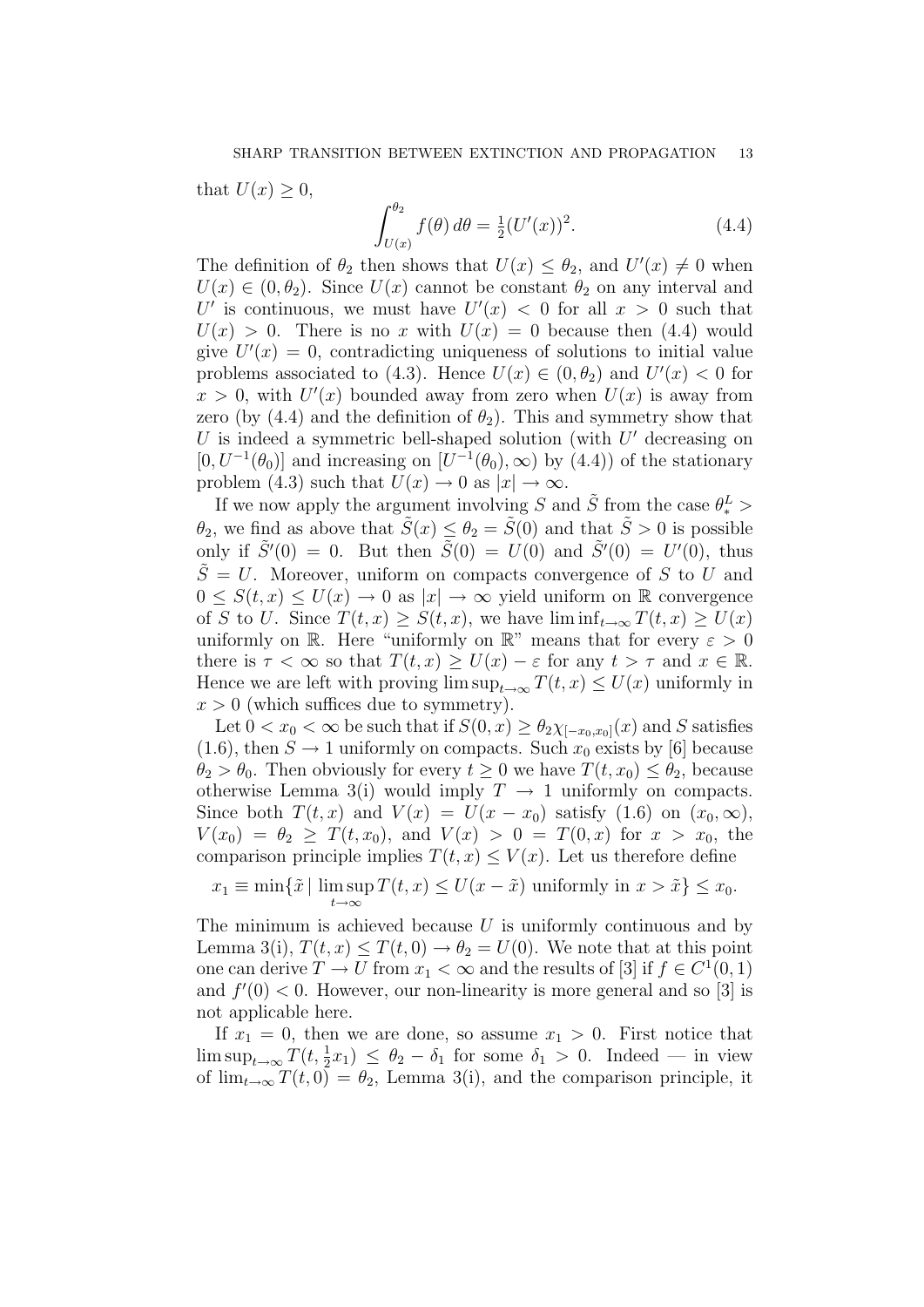is sufficient to show that there are  $\delta_1, \delta_2 > 0$  such that if  $S(0, x) \geq$  $(\theta_2 - \delta_1)\chi_{[-x_1/2,x_1/2]}(x)$  and S satisfies (1.6), then  $S(t,0) \geq \theta_2 + \delta_2$  for some  $t > 0$ . This in turn is true because it holds for  $\delta_1 = 0$  and some  $t, \delta_2 > 0$ , since then  $S(0,0) = \theta_2$  and  $S_t(0,0) = f(\theta_2) > 0$ , and because  $S(t, 0)$  is continuous in  $\delta_1$ .

Now choose  $x_2 \in (\frac{1}{2})$  $(\frac{1}{2}x_1, x_1)$  such that  $U(x_1-x_2) \ge \theta_2-\delta_1$ . The above and Lemma 3(i) show that  $\limsup_{t\to\infty} T(t,x) \leq \theta_2 - \delta_1$  uniformly in  $x \geq \frac{1}{2}$  $\frac{1}{2}x_1$ , and so

$$
\limsup_{t \to \infty} T(t, x) \le U(x - x_2) \tag{4.5}
$$

uniformly in  $x \in [x_2, x_1]$ . We will show that (4.5) also holds uniformly in  $x > x_1$ , which will yield  $x_1 \leq x_2$  by the definition of  $x_1$ . This will be a contradiction and hence necessarily  $x_1 = 0$ .

Let  $s(t)$  be smooth, decreasing, with all derivatives bounded, such that  $s(0) = \theta_2$  and  $\lim_{t\to\infty} s(t) = U(x_1 - x_2)$ . Let  $S(t, x)$  satisfy (1.6) for  $x > x_1$  with  $S(0, x) = U(x - x_1)$  and  $S(t, x_1) = s(t)$ . As above, one proves that this time  $S$  is non-increasing in  $t$ ,

$$
S(t, x) \in [U(x - x_2), U(x - x_1)], \tag{4.6}
$$

and  $\tilde{S}(x) \equiv \lim_{t \to \infty} S(t, x)$  satisfies (4.3) with  $\tilde{S}(x) \to 0$  as  $x \to \infty$  (by (4.6)). Moreover,  $S \to \tilde{S}$  uniformly on compacts, which together with (4.6) and  $U(x) \to 0$  as  $x \to \infty$  shows that  $S \to \tilde{S}$  uniformly on R. Since  $\tilde{S}(x_1) = U(x_1 - x_2)$  and  $\tilde{S}(\infty) = U(\infty) = 0$ , a formula similar to (4.4), with the integral from 0 to  $U(x_1-x_2)$ , gives  $\tilde{S}'(x_1) = U'(x_1-x_2)$ . It follows that  $\tilde{S}(x) = U(x - x_2)$ .

Now pick any  $\varepsilon > 0$  and choose  $t_0$  such that

$$
S(t,x) - U(x - x_2) < \frac{\varepsilon}{2} \tag{4.7}
$$

for  $t > t_0$  and  $x > x_1$ . Then pick  $t_1$  so that

$$
T(t,x) - U(x - x_1) < \varepsilon_0 \equiv \frac{\varepsilon}{2} e^{-ct_0}
$$

for  $t \geq t_1$  and  $x \geq x_1$  (with c the Lipschitz constant for f). This is possible by the definition of  $x_1$ .

For any  $t_2 > t_1$  and  $x > x_1$  we have

$$
T(t_2, x) - S(0, x) = T(t_2, x) - U(x - x_1) < \varepsilon_0,
$$

and for  $t > t_2$  we have

 $T(t, x_1) - S(t-t_2, x_1) = T(t, x_1) - s(t-t_2) \leq T(t, x_1) - U(x_1-x_2) < \varepsilon_0$ by (4.5) if  $t_2$  is large enough. Hence if we let  $R(t, x) \equiv S(t, x) + e^{ct} \varepsilon_0$ , then  $T(t_2, x) < R(0, x)$  for  $x > x_1$ ,  $T(t, x_1) < R(t - t_2, x_1)$  for  $t > t_2$ , and

$$
R_t = S_t + ce^{ct} \varepsilon_0 = S_{xx} + f(S) + ce^{ct} \varepsilon_0 \ge R_{xx} + f(R).
$$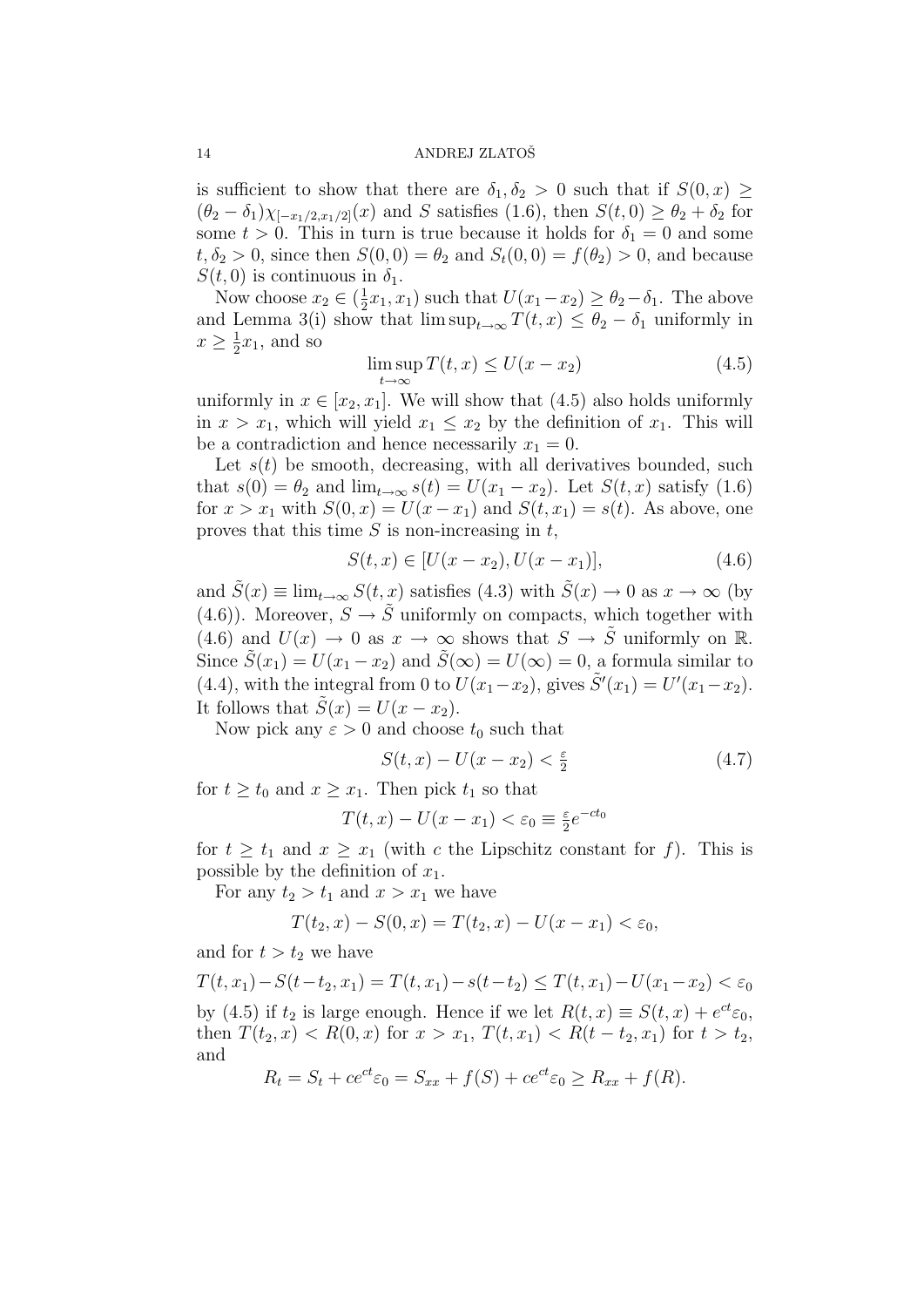So  $R$  is a supersolution of  $(1.6)$ , and by the comparison principle  $T(t, x) \leq R(t - t_2, x)$  for  $t > t_2$  and  $x > x_1$ . In particular,

$$
T(t_2 + t_0, x) \le R(t_0, x) = S(t_0, x) + \frac{\varepsilon}{2} < U(x - x_2) + \varepsilon
$$

for  $x > x_1$  by (4.7). Since this holds for any large enough  $t_2$ , we have  $T(t, x) < U(x - x_2) + \varepsilon$  for all large t and  $x > x_1$ . As  $\varepsilon > 0$  was arbitrary, this gives (4.5) uniformly in  $x > x_1$ . Hence  $x_1 \le x_2 < x_1$ , a contradiction. Therefore we must have  $x_1 = 0$  and the proof is finished.

## **REFERENCES**

- [1] D.G. Aronson and H.F. Weinberger, Nonlinear diffusion in population genetics, combustion, and nerve pulse propagation, Partial differential equations and related topics, Lecture Notes in Math. 446, Springer, Berlin, 1975.
- [2] H. Berestycki, The influence of advection on the propagation of fronts in reaction-diffusion equations, Nonlinear PDEs in Condensed Matter and Reactive Flows, NATO Science Series C, 569, H. Berestycki and Y. Pomeau eds, Kluwer, Doordrecht, 2003.
- [3] J. Busca, M.A. Jendoubi, and P. Poláčik, Convergence to equilibrium for semilinear parabolic problems in  $\mathbb{R}^N$ , Comm. Partial Differential Equations 27 (2002), 1793–1814.
- [4] P. Constantin, A. Kiselev, and L. Ryzhik, *Quenching of flames by fluid advec*tion, Comm. Pure Appl. Math. 54 (2001), 1320–1342.
- [5] A. Fannjiang, A. Kiselev, and L. Ryzhik, Quenching of reaction by cellular flow, preprint.
- [6] P.C. Fife and J.B. McLeod, The approach of solutions of nonlinear diffusion equations to travelling front solutions, Arch. Ration. Mech. Anal. 65 (1977), 335–361.
- [7] R.A. Fisher, The advance of advantageous genes, Ann. of Eugenics 7 (1937), 355–369.
- [8] Ja.I. Kanel', Stabilization of solutions of the Cauchy problem for equations encountered in combustion theory, Mat. Sb.  $(N.S.)$  59 (101) 1962 suppl., 245– 288.
- [9] Ja.I. Kanel', Stabilization of the solutions of the equations of combustion theory with finite initial functions, Mat. Sb. (N.S.) **65 (107)** 1964 suppl., 398-413.
- [10] A. Kiselev and A. Zlatoš, *Quenching of combustion by shear flows*, to appear in Duke Math. J..
- [11] A.N. Kolmogorov, I.G. Petrovskii, and N.S. Piskunov, Étude de l'équation de la  $chaleur de matière et son application à un problème biologique, Bull. Moskov.$ Gos. Univ. Mat. Mekh. 1 (1937), 1–25.
- [12] J. Nagumo, S. Arimoto, and S. Yoshizawa, An active pulse transmission line simulating nerve axon, Proc. Inst. Radio Eng. 50 (1962), 2061–2070.
- [13] J.-M. Roquejoffre, Eventual monotonicity and convergence to travelling fronts for the solutions of parabolic equations in cylinders, Ann. Inst. H. Poincaré Anal. Non Linéaire 14 (1997), 499–552.
- [14] J. Smoller, Shock Waves and Reaction-Diffusion Equations, Springer-Verlag, New York, 1994.